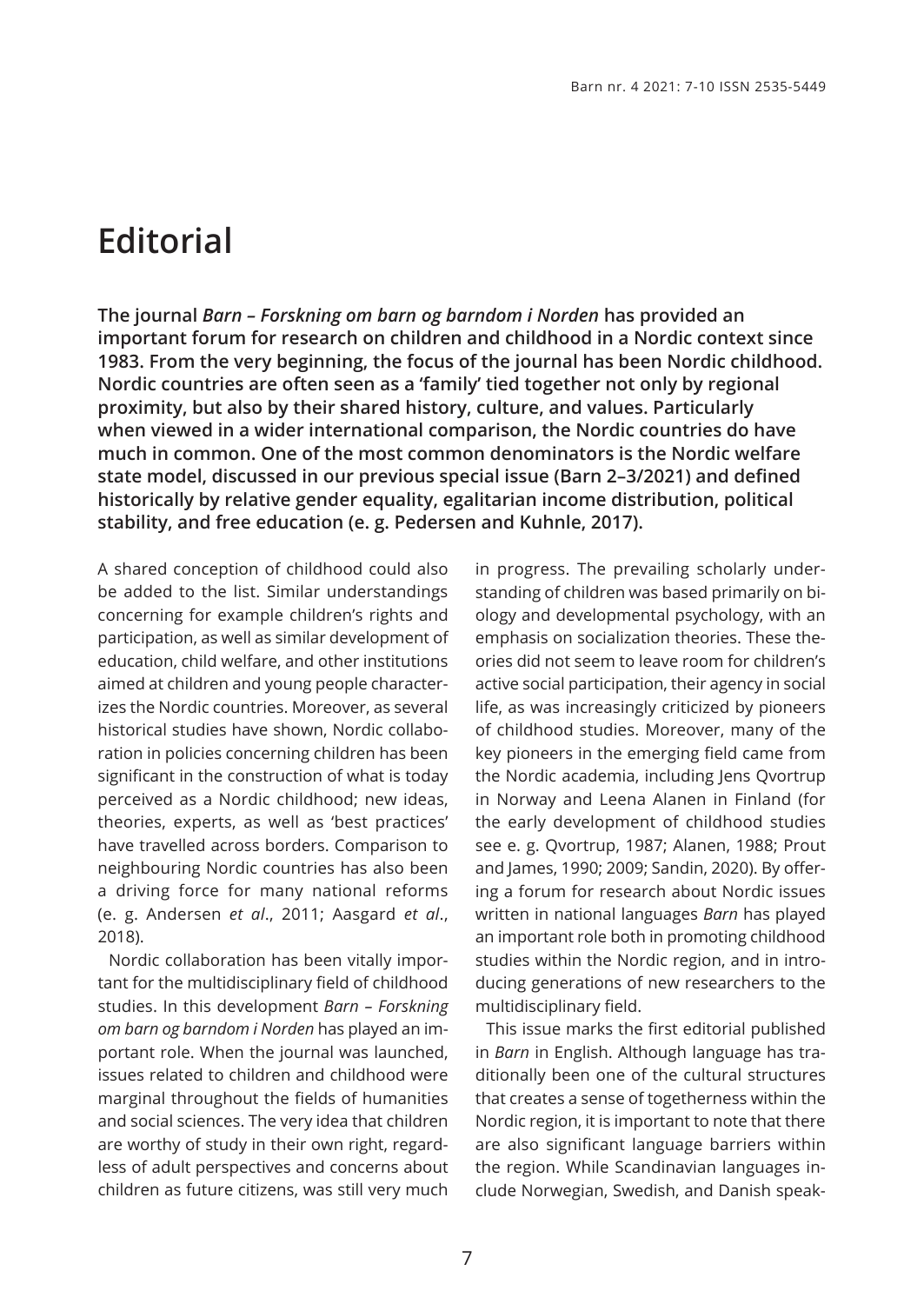ing audiences, many Finnish and Icelandic authors and readers are excluded from this lingual community. Furthermore, through the last decades the Nordic academia has become increasingly international and multilingual, as the research carried out in Nordic universities and research institutes has become more and more transnational. Likewise, the topics, dilemmas, and challenges relevant in contemporary childhood studies – such as climate change, Covid-19, or migration – are increasingly transnational, stretching beyond national and linguistic borders. This has been reflected in the pages of *Barn* in recent years, as the number of articles published in English has increased.

In the future, *Barn* wishes to continue to encourage and promote Nordic childhood studies across linguistic barriers. We wish to create space for discussions in Scandinavian languages, but we also welcome contributions in English. It is important to note the significance of discussion carried out in national languages. It is essential for the development of the research field in many ways with regard to theoretical and methodological advancement, teaching, but also with regard to topical issues in different Nordic societies.

To enhance our readership throughout the Nordic region and to ensure the Nordic character of *Barn*, our Editorial Board of Barn has invited members from all Nordic countries in the fall of 2021. We welcome our new board members and thank the continuing members for your support. The Editorial board includes the following members: Denmark: Anette Boy Koch (VIA University College), Eva Gulløv (Aarhus University), Karen Fog Olwig (University of Copenhagen), and Firouz Gaini (University of the Faroe Islands). Finland: Noora Heiskanen (University of Eastern Finland), Jaana Juutinen (University of Oulu), and Antti Malinen (University of Tampere). Iceland: Guðný Björk Eydal (University of Iceland). Norway: Ellen Ersfjord, (University of Agder), Espen Helgesen (Western Norway University of Applied Sciences), and Randi Wærdahl (OsloMet).

Sweden: Thom Axelsson (Malmö University), Anette Hellman (University of Gothenburg), Anne-Li Lindgren (Stockholm University), and Bengt Sandin (Linköping University).

The articles included in this issue of *Barn* open diverse insights into Nordic childhoods, both contemporary and historical. The issue opens with **Johanna Sjöberg's** intriguing article *"När mor och far ska ha ledigt". De kommersiella barnpensionatens annonser under åren 1915–1972* (The ads of Swedish commercial 'barnpensionat', 1915–1972), which elaborates on changes that have taken place in Nordic ideas concerning childhood and children's best interests. Sjöberg focuses on a phenomenon relatively unfamiliar for parents of today. During the early part of the 20th century parents in Sweden were offered full-board accommodation childcare at private commercial enterprises, known as "barnpensionat". Sjöberg analyses how children and parents were addressed and constructed as consumers in and through the advertisements of these enterprises. The analysis shows that well-to-do parents were a central target group and that children could be cared for longer or shorter periods of time while their parents did other things, travel for example. Early on there was a child-oriented rhetoric in the advertisements, supported by emphasis on educational activities, health, and professionalism. Yet, the advertisements positioned children not as consumers but rather as commodities, Sjöberg argues.

**Tina Hansen's** article *Sosial kontroll begrenser minoritetsungdommers identitetsutvikling i majoritetsfosterhjem* (Social control limits the identity development of minority youth in majority foster homes) raises important questions about who are included, and who are excluded from 'Nordic childhood'. Hansen discusses identity development among Norwegian minority youth living in majority foster homes by focusing on the challenges that minority youth from Muslim backgrounds experience as they develop their identity in non-Muslim majority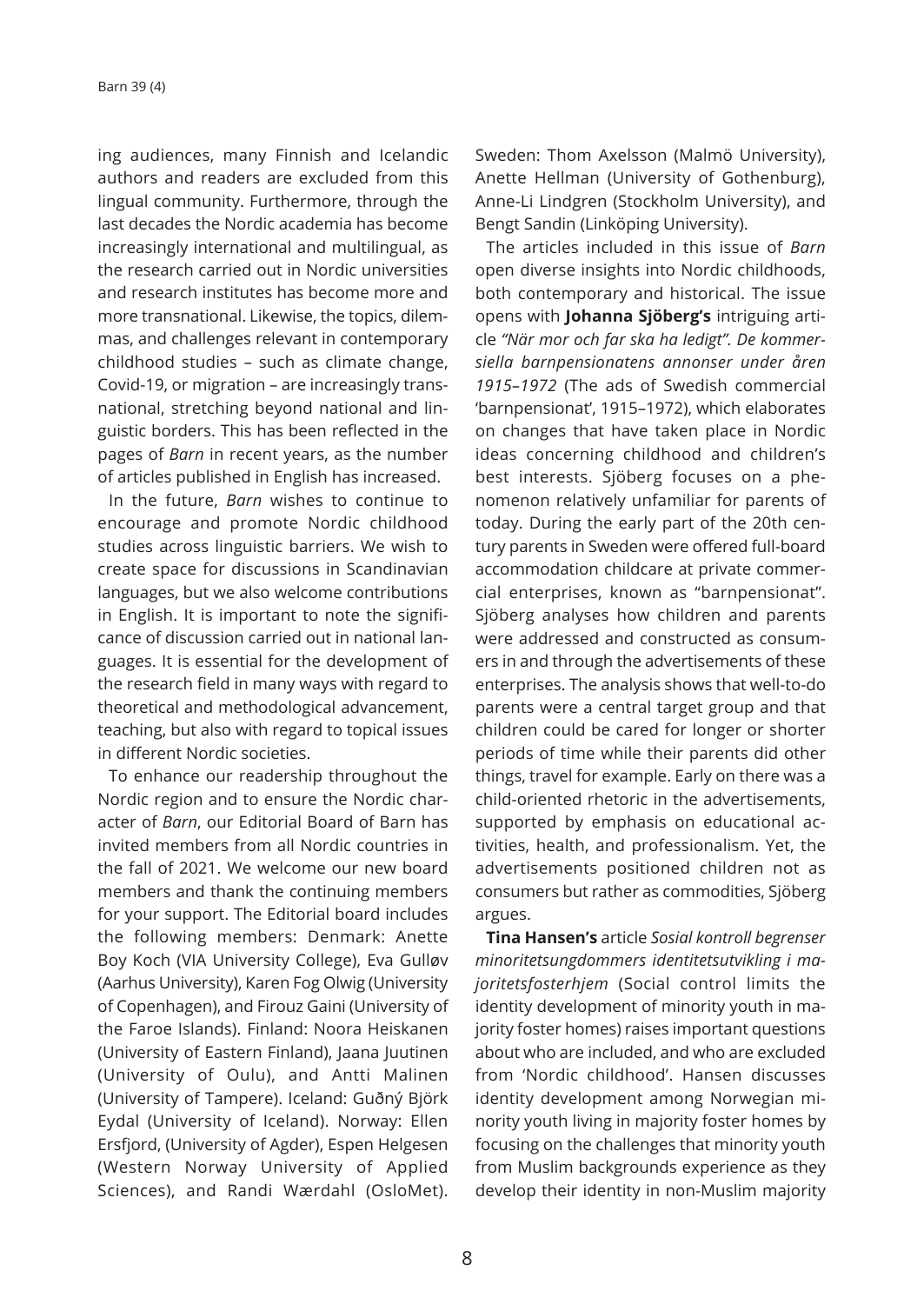foster homes. Hansen's analysis suggests that the youth are exposed to social control from multiple sources, such as foster parents, biological families, Muslim friends, and members of religious community. The control means that the young people's room for developing their identity is limited. However, Hansen also notes young people's responses to the control by identifying three strategies that may alter their room for maneuvering: Information control, where they limit what information they provide to whom, withdrawal from people who subject them to social control, and seeking support from actors who do not exercise social control.

Children's agency and right to be heard is also on the focus of **Dina Helene Sunde**, **Linda Larsen,** and **Maren Sand Helland's** article *Barns stemme ved samlivsbrudd: En kvantitativ studie av barns meninger om egen livssituasjon etter samlivsbrudd* (Children's voices when parents break up: A quantitative study of children's opinions about their living situation after parental break-up). This article aims to identify emerging patterns in children's opinions about different aspects of their living situation after parental break-up. Sunde *et al.* show that children generally had clear opinions on many aspects of their living situation after parental break-up. Topics like stability and openness stood out as most important in the analysis of responses by 503 children (aged 7–15 years). The children found it especially important that they could continue to meet their friends, go to the same activities, and continue at the same school even if the parents moved apart. Further, the study shows that children find it important to be able to show their emotions at home, and that these emotions are accepted, regardless of the parents' level of conflict. The analysis indicated that the nature of parental conflict had less to do with whether children had clear opinions about the parental break-up. Instead, age and other characteristics of the children and their families had a greater significance.

*Høytlesning av personaliserte bøker for førskolebarn: Foreldres barneperspektiver og opplevelser* (Pre-schoolers' reading of personalized books at home: Parents' child perspectives and experiences) by **Ida Bruheim Jensen, Ingunn Studsrød,** and **Natalia Kucirkova** focuses on a relatively new phenomenon in the Nordic countries, personalized books, which are books uniquely designed for individual children. The article discusses parents' and children's experiences of shared reading of personalized books. Thematic analysis showed that the books engaged and interested parents and that they generated joy during the reading session. The parents pointed at children's identification with the story characters, and the experience of, through the story, being at the centre of a social community. The parents also commented on the educational features of the personalized books.

The issue closes with **Annette Kristoffersen Winje** and **Sissel Jeanette Aastvedt Halland's** essay *Mulighetsrom for de yngste barna til deltakelse, lekende dynamikk og samspill i et fellesskap* (Opportunities for the youngest children to participate, play dynamics and interaction in a community). The essay contributes to discussions concerning children's participation by drawing on the concept of secondary intersubjective communities. Focus on the relationships in the kindergarten can help to create greater awareness of reciprocity, community and a willingness to help and learn from each other. The authors conclude that when secondary intersubjective communities are present in a pedagogical relationship, the relationship is characterized by reciprocity and equality to a greater extent than in contexts that are characterized by an absence of secondary intersubjective communities.

## *Kaisa Vehkalahti, editor*